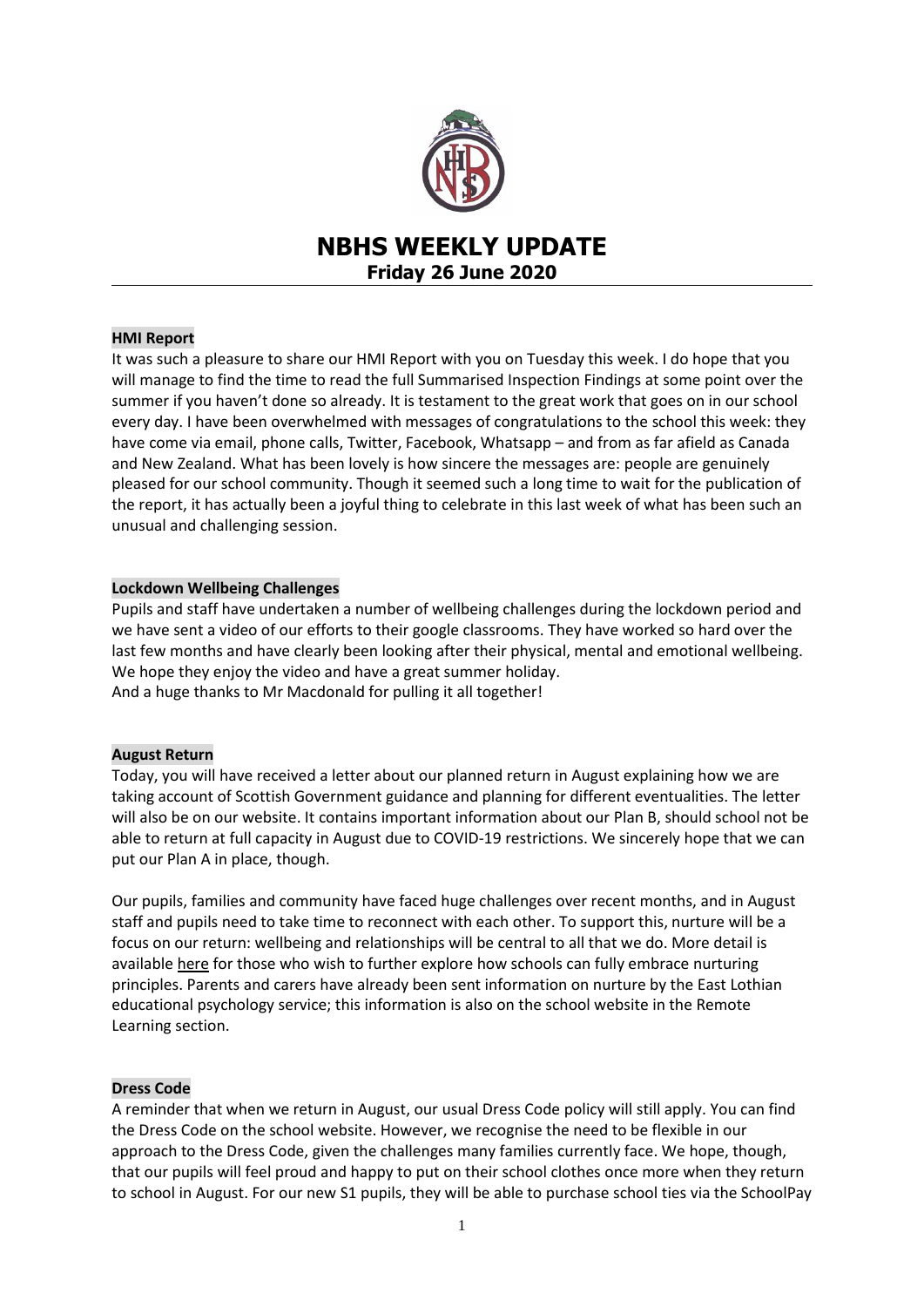system (link can be found on the school website). Our P7-S1 video presentation provides further information on this, as well as on other aspects of school life which parents and carers who are new to the school will find useful. This presentation is on the school website.

# **Free School Meals and Clothing Grants**

Many family circumstances have changed as a result of Covid-19 and some families may now be eligible for Free School Meals and/or a Clothing Grant. If you think this may apply to you, please visit th[e Free School Meals and Clothing Grants](https://www.eastlothian.gov.uk/info/210557/schools_and_learning/11899/free_school_meals_and_clothing_grants/2) area of the East Lothian Council website for further information. East Lothian Council now has an online application form [here,](https://www.eastlothian.gov.uk/fsm) although paper copies are available if required. If you would like some help completing this form please contact your child's Guidance teacher when school resumes. They will be happy to help you.

# **Course Choice Changes in August**

In light of the uncertainty regarding social distancing in August, we will be using an online form for senior phase pupils to submit requests to change course. We will issue the link to this in August, and will process all the requests after the deadline for submissions, which will probably be Friday 14 August.

# **Careers Information**

We are Mick Burns and Jennifer Jones and we provide career support from Skills Development Scotland to pupils at North Berwick High School. We hope you and your family are keeping safe and well during this pandemic.

During this time, like pupils, Career Advisers are unable to attend school, but we continue working from home, for us this is likely to be until at least October.

With this in mind Skills Development Scotland still want to support pupils to develop their Career Management Skills to help them make career decisions that are right for them, as they move through school and eventually leave.

We may be contacting your young person in the senior part of the school between now and October (including the summer holiday) to discuss their plans for the year ahead although you or your young person can also contact us at a time that suits you by calling our local Musselburgh office on 0131 665 3120. Alternatively, you can contact us directly as follows:

Thank you for your time and we look forward to working with your young person in the year ahead,

**Mick Burns** Careers Adviser **Jennifer Jones** Careers Adviser

**Mobile:** 07887 831454 **Mobile:** 07887 831389

Email: [mick.burns@sds.co.uk](https://mail.elcschool.org.uk/owa/redir.aspx?C=fbGa3DGVrsUoQB2CnJP23eXwMGzxu7J1CtarT6dTOwkq_NlpJujXCA..&URL=mailto%3amick.burns%40sds.co.uk) Email: [jennifer.jones@sds.co.uk](https://mail.elcschool.org.uk/owa/redir.aspx?C=w5vDwBuTqLYRePI06kgl3gF2RMQQfGk-psGJ7uniRDcq_NlpJujXCA..&URL=mailto%3ajennifer.jones%40sds.co.uk)

**[UCAS UPCOMING](https://mail.elcschool.org.uk/owa/redir.aspx?C=_Ts1t2_3O3hcrc4s80my1W_dKHqhrz2phO3IewC8nt654mzy6BjYCA..&URL=https%3a%2f%2fwww.edubuzz.org%2fcareers%2f2020%2f06%2f23%2fucas-upcoming-events%2f) EVENTS**

<https://www.edubuzz.org/careers/2020/06/23/ucas-upcoming-events/>

**[STANDARD LIFE ABERDE](https://mail.elcschool.org.uk/owa/redir.aspx?C=VSIFtg2AzB7B39FeM3bejnYbbVL1f6mlp53yS153BES54mzy6BjYCA..&URL=https%3a%2f%2fwww.edubuzz.org%2fcareers%2f2020%2f06%2f23%2fstandard-life-aberdeens-traineeship-2020-edinburgh%2f)EN'S TRAINEESHIP 2020 – EDINBURGH**

https://www.edubuzz.org/careers/2020/06/23/standard-life-aberdeens-traineeship-2020 edinburgh/

**COVID-19 JOBS AND SUPPORT**

**<https://www.edubuzz.org/careers/2020/04/14/covid-19-jobs-and-support/>**

**Employer websites for vacancy searching**

**<https://www.edubuzz.org/careers/2019/01/11/employer-resources/>**

**Open University in Scotland Upskilling Modules**

<https://www.edubuzz.org/careers/2020/06/24/open-university-in-scotland-upskilling-modules/> **Heriot-Watt Open Days**

<https://www.edubuzz.org/careers/2020/06/26/heriot-watt-virtual-open-day/>

Links to most of our resources and talks can be found at: edubuzz.org/careers and we will update these over the summer.